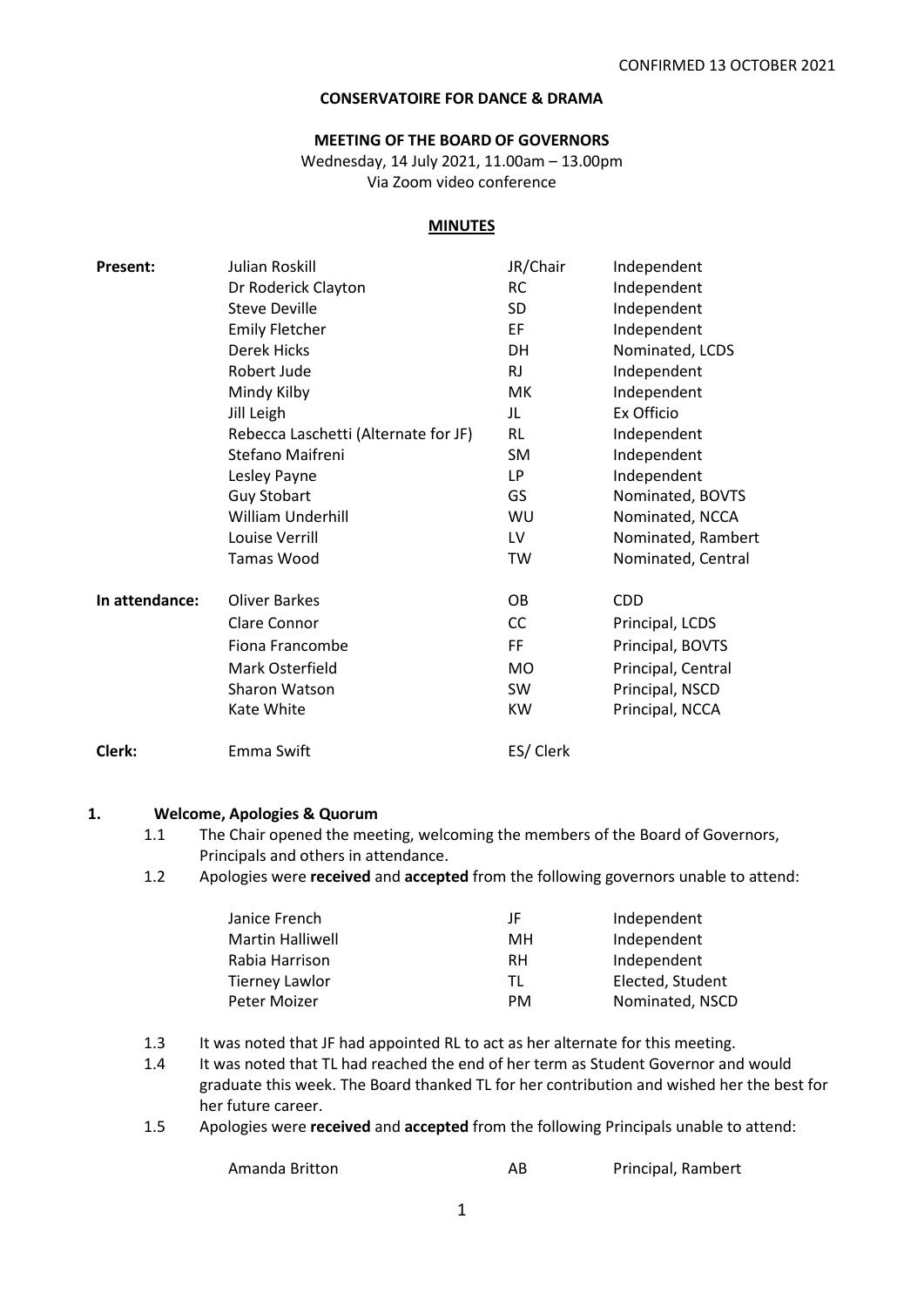1.6 It was **acknowledged** that the meeting was quorate. The meeting proceeded to business.

## **2. Declarations of Interest**

2.1 There were no declarations of interest.

## **3. Minutes of the Previous Meeting**

3.1 The minutes of the Board of Governors held on 19 May 2021 (**BG21/50**) were **confirmed** as a fair and accurate record of the meeting.

## **4. Matters Arising from the Minutes**

- 4.1 Matters arising from the minutes of the previous meeting (**BG21/51**) were **reviewed**.
	- 4.1..1 Regarding item 1, it was noted that the Finance Committee had now approved the financial forecast as part of the Exit Plan for 2022 for National Centre for Circus Arts and that the NCCA Exit Plan for 2022 was **approved**.
	- 4.1..2 MO noted that a member of staff at CSB had agreed to join the Board as a co-opted member.

## **Action: ES to take forward appointment of CSB staff representative as a co-opted member.**

# **5. Report of the Chair [part redacted]**

## 5.1 A verbal report from the Chair was **received**.

- 5.1..1 The Chair thanked all parties involved for their hard work in developing the governance amendments and documents requisite for the transition process
- 5.1..2 The Chair reported that conversations with OfS had moved to routine operational meetings but drew attention to the messages in the letter from OfS which formed part of the agenda (**BG21/58**).
- 5.1..3 The Chair reported that Rabia Harrison had resigned from her position as Independent Governor. The Board thanked RH for her work and contribution.
- 5.1..4 The resignation of Rabia Harrison was **accepted**.

# **6. Report of the Head of Institution [part redacted]**

- 6.1 A report from the Head of Institution on developments since the last meeting of the Board (**BG21/52**) was **received**.
	- 6.1..1 JL reported that she and the Principals met weekly to discuss matters relating to COVID-19 and that the schools were dealing admirably with the level of administration required by various authorities.
	- 6.1..2 The recurrent funding letter from OfS was now expected in July. No changes were expected to the indicative allocations previously published by OfS.
	- 6.1..3 CDD had appointed a Head of Finance, Simon Finbery, to succeed OB. OB would undertake a handover and would be available going forward to offer advice and guidance as needed. JL thanked OB for setting up the appointment.
	- 6.1..4 The National Student Survey (NSS) results would be published at 09:30 on Thursday 15 July. CDD would advise the Board of the results. It was not yet known how the pandemic would impact upon students' responses. **Action: CDD to report on NSS results.**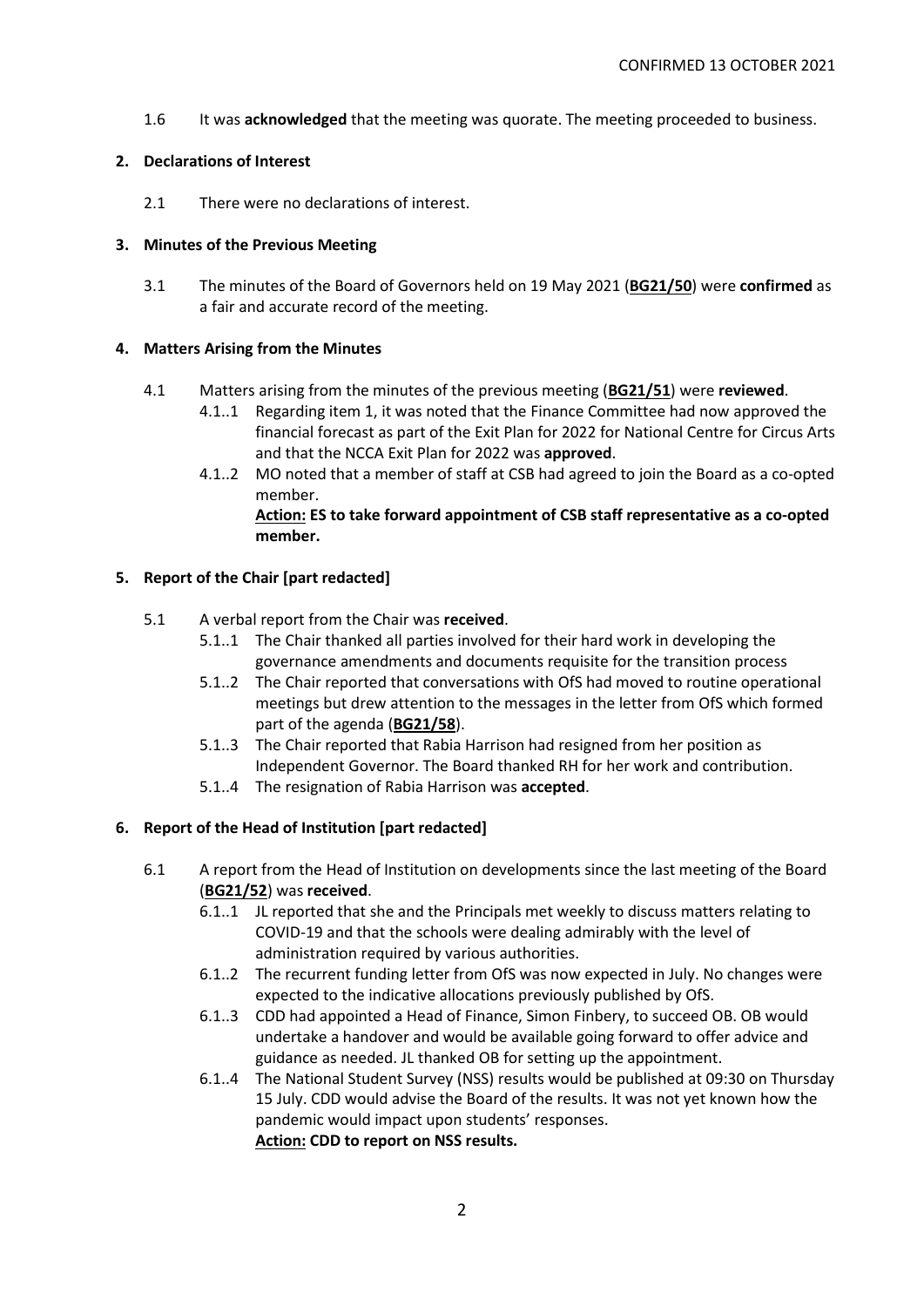- 6.1..5 OfS had approved CDD's revised Student Protection Plan (SPP) which would be published on the CDD website, alongside a commentary to be updated on an ongoing basis as CDD progressed through the Transition Plan.
- 6.1..6 The paper referred to a quote from CDD's insurance broker. At the appropriate time CDD would seek a conversation with its broker and other insurers to obtain a competitive quote for run-off D&O insurance.
- 6.1..7 JR reported that CDD's policy renewed annually in May.

# **7. Organisational Transition [part redacted]**

- 7.1 A report from the Transition Coordination Committee (**BG21/53**) was **received**.
	- 7.1..1 JL reported that the committee's focus had been on the amendments to the Members Agreement and Articles. CDD staff had also been providing training opportunities for schools.
	- 7.1..2 CDD and NSCD had met with Ellucian, the SMS supplier, to discuss the potential transfer of the system to NSCD. TCC would be kept informed of progress and the committee would report back to the Board in the autumn.
- 7.2 A report on CDD's financial forecasts from BDO (Transition Project Advisor) (**BG21/54**) was **received**.
	- 7.2.1. JL noted that the report had been positive overall and BDO had not raised any issues of deep concern. CDD had taken BDO's comments on risk into account in developing the Agreement to Vary the Members Agreement.

# **8. Members Agreement [part redacted]**

- 8.1 The Agreement to Vary the Members' Agreement (VMA) (**BG21/55**) was **received**.
	- 8.1.1. **It was noted** that a final form draft VMA to the Members' Agreement, which was entered into on 18 October 2017 between the Conservatoire and all its Member Schools, had been circulated to all the members of the Board prior to this meeting together with a note from JL as the Head of Institution.
	- 8.1.2. The Chair explained that the process of developing the VMA had been managed internally, given the legal expertise on the Schools' Boards.
	- 8.1.3. The Chair reported that the approach in discussions had been for the Schools to determine the shape of the VMA as this was part of their own futures and CDD would be winding down. However this approach was subject to three important provisos: first, CDD could continue to comply with its legal, regulatory and financial responsibilities; secondly, any risks to CDD and the Board (and inevitably there were some and others were unknown) would only be taken after careful review and then only for those risks that were considered reasonable, sensible and proportionate in the circumstances; and thirdly, CDD would continue to monitor the transition with a view to any avoiding any event which might cause a move from voluntary to involuntary liquidation. The focus had therefore been upon on risks, level of exposure, and mitigation and CDD and the Schools were not aware of any claims at present. Having reviewed the position and discussed it with the Independent Governors, the Chair said that he hoped and believed that these provisos had been achieved with the VMA.
	- 8.1.4. The Chair noted the Board's gratitude to all parties who had worked on the VMA, in particular WU and Rambert School governor, Ian Stanley.
	- 8.1.5. The VMA had been reviewed and considered carefully by the members of the Board and its terms noted. Board members were invited to comment and to ask questions.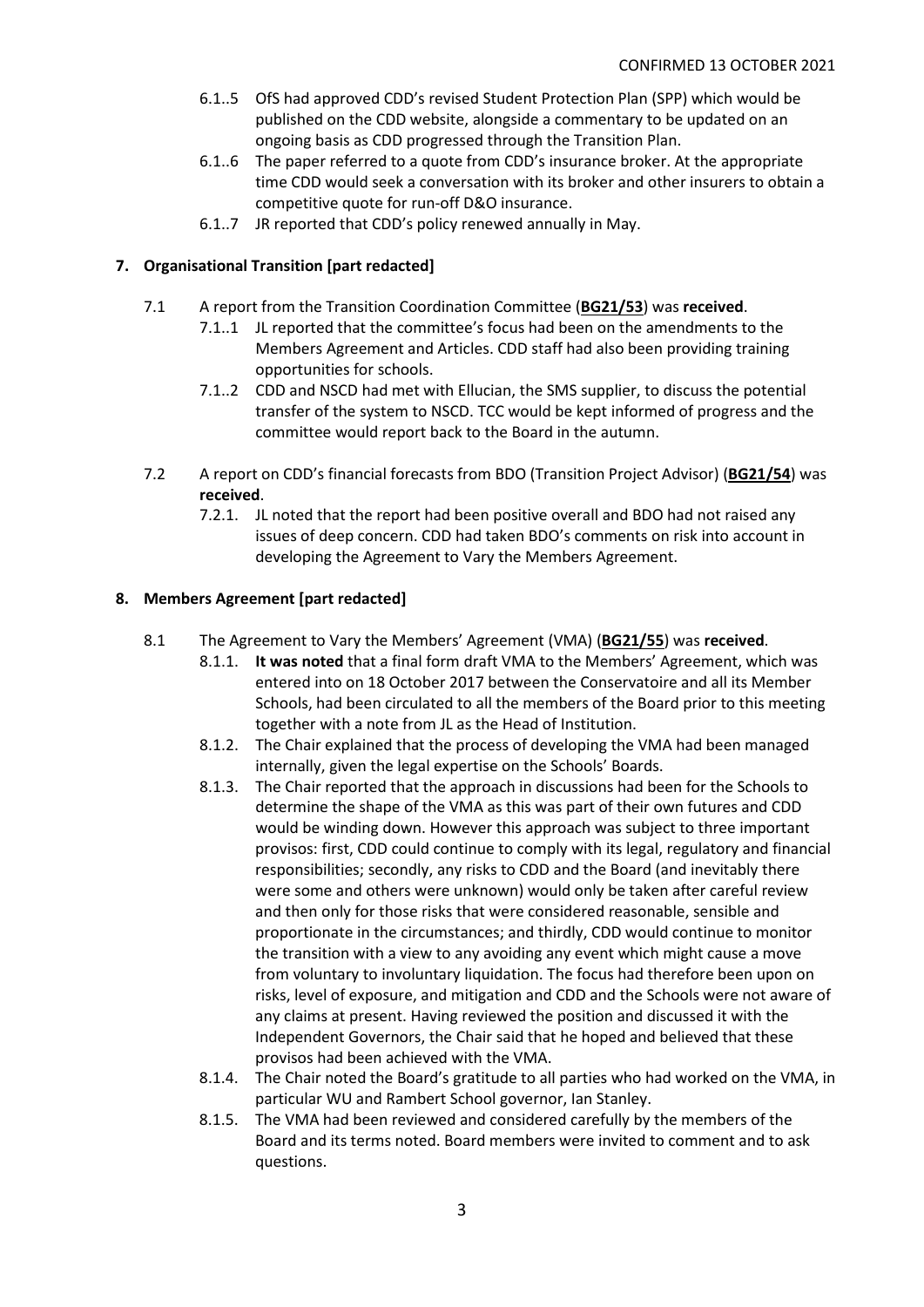- 8.1.6. A query was raised as to whether clause 16.4 in the Members Agreement (Conflict with Articles), which gave precedence to the MA over the Articles in the event of a conflict, would also apply to the VMA. It was confirmed that both the MA and VMA would take precedence over the Articles.
- 8.1.7. A minor wording amendment to clause 3.6.1 of the VMA was proposed and **agreed**.

# **Action: CDD to amend clause 3.6.1.**

- 8.1.8. **JL reported** that CDD had received confirmation from all School boards of their approval in principle of the VMA. School boards had authorised nominees to agree any further minor amendments. CDD had received the relevant board resolutions from five Schools and had received email confirmation from one school where the meeting had taken place the previous night, with the resolution to follow.
- 8.1.9. **WU stated** that the Nominated Governors would not be voting on the VMA due to a conflict of interest arising from their position as both CDD and School Governors. The Chair noted this. Though there was no disagreement over its terms and the School Boards had approved the VMA, he understood their wish to abstain.
- 8.2. **It was resolved** that the VMA to the Members Agreement (**BG21/55**) should be approved, with 11 voting in favour of the resolution (1 by proxy) and 5 abstentions.
- 8.3. **It was resolved** that the Chair of the Board of Governors shall have authority to sign the amendments to the Members' Agreement on behalf of CDD. **Action: CDD to arrange for signing of the VMA by CDD and the Members.**

# **9. Articles of Association**

- 9.1. The proposed amendments to the Articles of Association (**BG21/56**) were **received**.
	- 9.1.1. **It was noted** that in order to proceed with the winding down and winding up of the Conservatoire in accordance with the intentions of the Member Schools and the approval of the Office for Students, the Articles of Association of the Conservatoire needed to be amended. **It was noted** that revised Articles of Association had been circulated to all members of the Board prior to the meeting.
	- 9.1.2. The Board was asked to approve the amendments subject to approval from the OfS.
	- 9.1.3. **It was noted** that that CDD had received confirmation from all School boards of their approval in principle of the revised Articles. School boards had authorised nominees to agree any further minor amendments.
	- 9.1.4. **It was resolved** that the revised Articles of Association should be approved, with 16 voting in favour of the resolution (1 by proxy).
- 9.2. There was produced to the meeting the following draft written resolution ("Written Resolution") (**BG21/57**) (accompanied by a statement in accordance with section 291(4) CA 2006) proposed to be passed as a special resolution:

"THAT with effect from the adoption of this resolution the draft articles of association attached hereto be adopted as the articles of association of the Company in substitution for, and to the exclusion of, the Company's existing articles of association."

- 9.2.1. The Written Resolution was considered carefully by the directors together with each of the matters referred to in section 172(1) CA 2006.
- 9.2.2. It was **agreed** that the written resolution should be circulated and returned electronically by email and would be amended accordingly.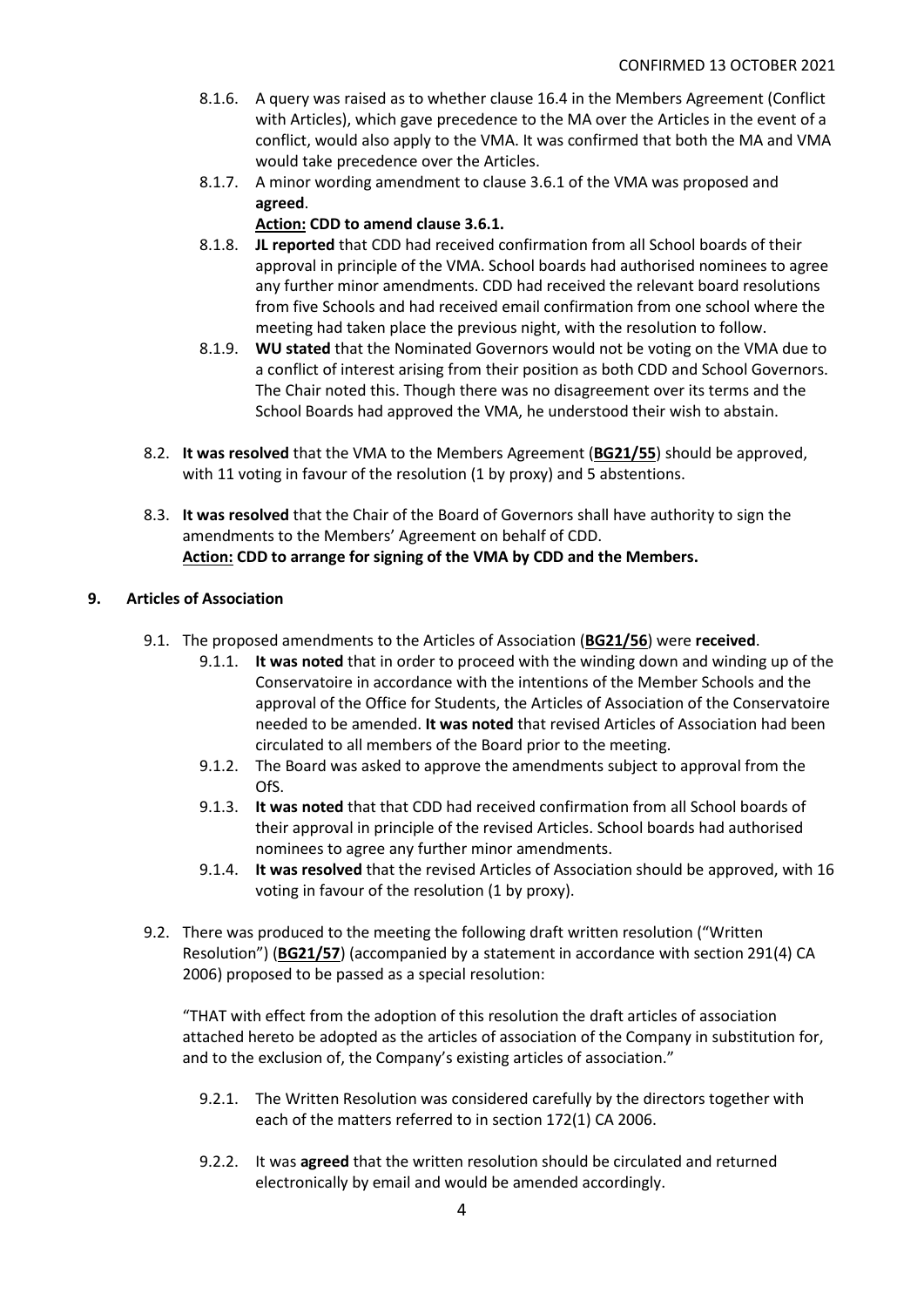## **Action: ES to amend written resolution to specify electronic circulation and return.**

9.2.3. **It was resolved** that the proposed Written Resolution is necessary as part of the process to winddown the Conservatoire, and that:

the Written Resolution be approved;

a copy of the Written Resolution be sent or submitted as soon as possible to every eligible member in accordance with section 291(3) CA 2006; and

a copy of the Written Resolution be sent immediately to the auditors pursuant to section 502 CA 2006.

9.2.4. **It was resolved** that, subject to the Written Resolution being passed, the Chair be instructed to arrange for the filing at Companies House of a copy of the Written Resolution.

# **10. Compliance and Assurance [part redacted]**

- 10.1. The letter from OfS of 4 June 2021 regarding management and governance (**BG21/58**) was **received**.
- 10.2. An update on compliance with the Manual for Compliance and Assurance (**BG21/59**) was **received** and **taken as read***.*

### **11. Report of the Finance Committee**

- 11.1. The minutes of the Finance Committee meeting of 9 June 2021 (**BG21/60**) were **received** and **taken as read**.
- 11.2. The CDD Management Account to June 2021 (BG21/61) was **received**.
	- 11.2.1. OB reported that the accounts followed the budget closely and it was expected that the deficit at the year end would be slightly lower than forecast.

### **12. Report of the Audit Committee**

- 12.1. The minutes of the Audit Committee meeting of 16 June 2021 (**BG21/62**) were **received**.
	- 12.1.1. SD reported that the meeting had focussed on planning for the year ahead including external and internal audit. The Committee was planning for concluding the end of year reporting cycle by the end of calendar year, rather than using the extensions offered by OfS.
- 12.2. The assessment of compliance with the CUC Higher Education Code of Governance (September 2020) (**BG21/63**) was **received**.
	- 12.2.1. SD noted the assessment of compliance had previously been reviewed by Audit Committee and Nominations Committee and was now updated. The Code applied on an 'apply or explain' premise and CDD was not mandated to apply every aspect. The Committee was satisfied with the information provided and recommended the Board's adoption of the Code.
	- 12.2.2. **It was resolved** that the Board would formally adopt the CUC Higher Education Code of Governance (September 2020) with effect from 14 July 2021.